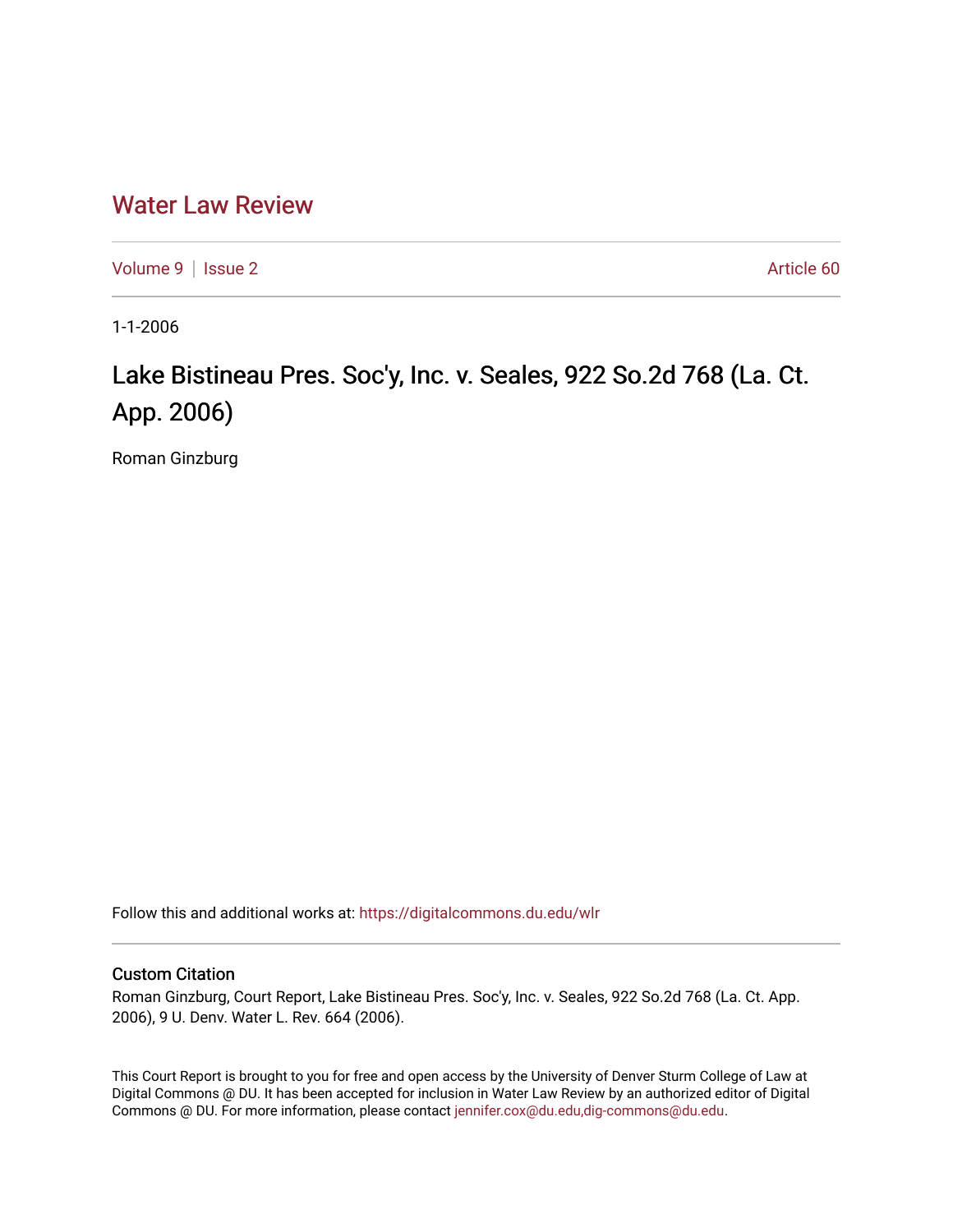involve over 400,000 acres in the Atchafalaya Basin. The State asserted that numerous trials would be necessary to determine which bodies of water were navigable lakes with banks and bank servitudes, and which bodies of water were non-navigable.

The court found that Schoeffler did not state a cause of action against the State, and did not have standing to compel the State to make such broad declarations. The court noted that a justiciable controversy must involve the legal relations of the parties having adverse interests, which can be determined in a conclusive manner at that stage of the proceedings. The court held that the request for declaratory judgment asked the State to declare rights not yet adjudicated, and since Schoeffler did not have standing to compel such broad declarations, the action against the State must fail.

The court affirmed the trial court's decision that granted the landowners' and lessees' exceptions of no right of action to fix numerous boundaries in the Atchafalaya Basin, granted the State's exceptions to the mandamus action, and dismissed the State from all related demands.

*James E. Downing*

### **Lake** Bistineau Pres. Soc'y, Inc. v. Seales, **922** So.2d **768 (La.** Ct. **App. 2006)** (affirming the denial of a preliminary injunction to prevent the drawdown and aquatic herbicide spraying of Lake Bistineau because the spraying had already occurred while the appeal was pending).

The Lake Bistineau Preservation Society, Inc. ("Society") and H. F. Anderson brought an action against the Department of Wildlife and Fisheries of the State of Louisiana and three of its officials ("DWF") seeking a preliminary injunction to prevent the second round of herbicide spraying of DWF's Habitat Management Plan ("Plan") for Lake Bistineau. Finding that the herbicide spraying activities, which were the subject of the requested preliminary injunction, already ended, the Court of Appeals of Louisiana for the Second Circuit dismissed the action as moot.

DWF's Plan originally called for three annual drawdowns and herbicide sprayings to kill the excessive aquatic vegetation that had choked Lake Bistineau. The first spraying occurred in 2004. That same year, the court denied the Society's action for a preliminary injunction. In that suit, the Society argued that the drawdown was too economically burdensome on the lake's users.

The present litigation followed in 2005. The Society again asked for a preliminary injunction, this time alleging that the DWF's plan for Lake Bistineau violated the Louisiana Environment Quality Act ("LEQA") and the Louisiana Water Control Laws ("LWCL"). The Society argued that the herbicides the DWF was spraying into the lake,